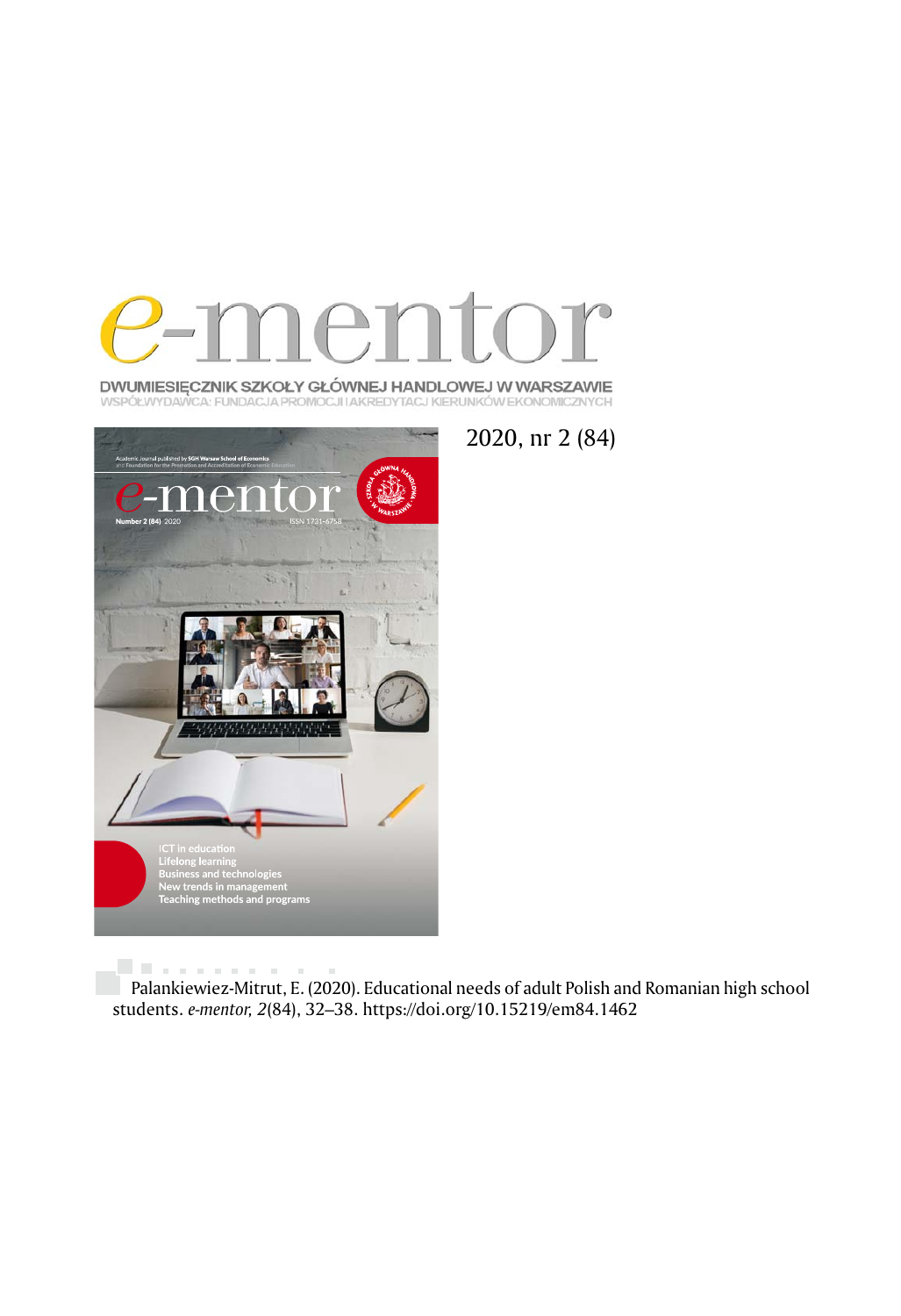

*Emilia Palankiewicz- -Mitrut*

# Educational needs of adult Polish and Romanian high school students

## **Abstract**

The purpose of the article is to show the educational needs and expectations of adult students towards their foreign language teacher. The paper presents the main aspects associated with the process of teaching English to Polish and Romanian adults who are being prepared for their final exams (in Poland – matura, in Romania – Examen de bacalaureat). In considerations related to adult education, it is necessary to pay attention to recent changes in the job market in both Poland and Romania. Nowadays it is important to speak at least one foreign language, with employers requiring an understanding of both general and specific job-related language. This is the main reason for increasing numbers of adults starting to learn foreign languages. It might also be noted that foreign language acquisition is one part of the process of lifelong learning.

For a teacher planning classes for adults, the considerations must also involve the differences between teaching children and adults, and the primary aspects that should be included in the planning process.

The methodological part of the article includes data analyses of a survey involving a group of young adults preparing for the English final exam at a high school for adults in Warsaw and at a high school in Bucharest.

The conclusions present considerations related to the educational needs of the young adult students who participated in the study.

Keywords: andragogist, adult education, adult students, lifelong learning, teacher, Matura Exam

## Introduction

Taking into consideration the teaching of foreign languages to adults, it is necessary to pay attention to the main advantages of this activity. In the face of an aging population, an increasing number of adults in Poland and Romania decide to begin learning a foreign language (especially English). This phenomenon is mainly caused by significant changes in the job market and the growing requirements of employers as far as foreign languages are concerned.

It is undeniable that there is a significant need to learn English among all age groups; however, adult students have the capacity to learn a foreign language more effectively than children as they are more aware of the fact that they can make appropriate use of their knowledge.

## Teaching English to children and adults – the main differences in language acquisition

Although children are a very capable group of students, as they are always ready to undertake new challenges, such as studying English at school or acquiring a language by learning it from their parents when they come from a mixed family (Arabski, 1985, p. 30), there are disadvantages that might limit their ability to gain new knowledge, for example: weak concentration, unstable memory, unawareness of learning strategies and undeveloped logic memory (making learning new grammar rules impossible). Children can be good "speakers and listeners" while their reading and writing skills are still undeveloped, which is a source of problems with self-study (Komorowska, 2005, p. 91).

Emilia Palankiewicz-Mitrut, Centrum Kształcenia Ustawicznego Nr 2, Poland, **D** https://orcid.org/0000-0001-7586-3562

. . . . . . . . . . .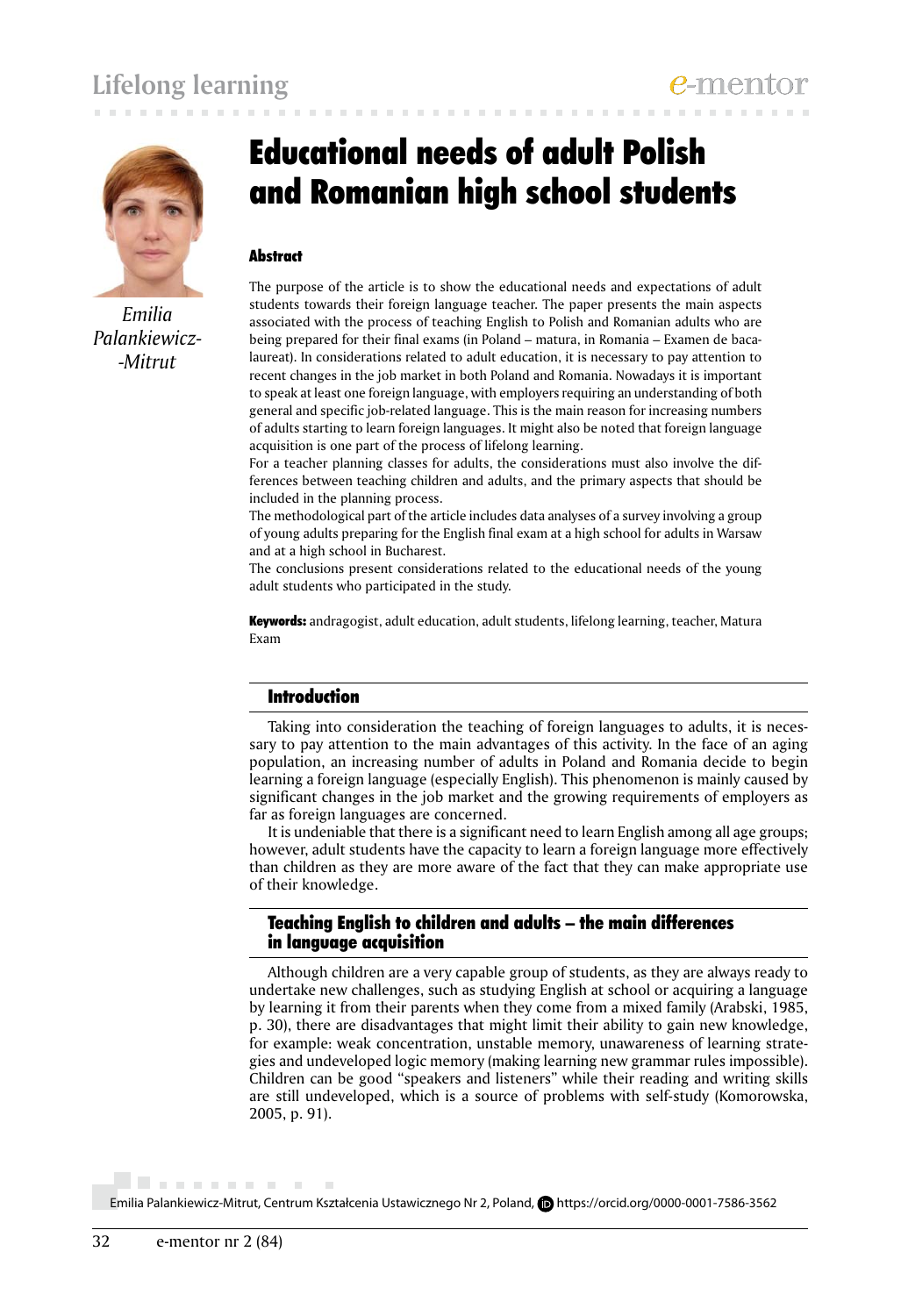The process of adult education has some noticeable difficulties, as adults are also a very specific group of students. The main obstacles in learning a foreign language by adults are limited free time, fear of speaking and fear of making mistakes, associated with the fear of criticism (Komorowska, p. 37) from the teacher or other students. However, their retentive memory and competence in writing and reading are skills that let adult learners use different forms of study. What is more, adults can learn more easily, as they are able to organize their own work, monitor their educational results and utilize their far better cognitive capabilities and conceptual complexity than those possessed by younger students (Harmer, 2007, p. 81). Very significant is the fact that adults have some experience in learning and, contrary to children, they have already worked out their own learning strategies. These are helpful in their further education, allowing them to reach high levels of proficiency in learning English (Lightbown & Spada, 2006, p. 81).

 It is possible to learn a foreign language at any age, despite the fact that at the beginning children may learn faster than adults. This is because their organs of speech are more flexible and "they are strongly motivated to become part of the first language community and require a native-like accent" (Ellis, 2015, p. 110); however, they can have problems with concentration and a lack of motivation. Therefore, one can conclude that adult students have the capacities to learn a foreign language more efficiently than children.

# Planning an English course for adult learners

Nowadays, adult students in Poland have ever more opportunities to acquire new knowledge, such as by participating in English courses, vocational training (e.g., business English courses), individual learning, learning on the internet (e-learning) etc. (Frąckowiak, 2006, p. 82).

The situation is similar in Romania, as the educational needs of adults result from the requirements of the current labor market (Popovici, 2012).

Lifelong learning develops individual and social features in students (Gerlach, 2007, p. 55), and therefore it is important to remember that foreign language acquisition in the aspect of adult education is a complex process that requires systematic work and commitment from all participants. Adult students form a demanding group as they attend the classes because they want to, not because they have to. Their expectations and educational needs are diverse, and hence the teacher should develop an individual approach to each student, concentrating on the whole process of language acquisition rather than just the product of the classroom activities, e.g. not on the results of the listening activities, but on the listening itself (Field, 1998, p. 111).

If adult students have a positive attitude to the process of language acquisition, it is much easier for the teacher to motivate them and encourage them to further learning (Komorowska, 2005, p. 36). In adult education the main role of the teacher is to pay attention to the needs of communication, which is the result of the individual situations of the students. The motivation to study a foreign language is closely related to vocational plans for the near future, e.g. career change, business travel, challenging tasks or some new opportunities. Adult learners have some expectations: sometimes they only want to focus on vocabulary and speaking because they plan to go abroad, and do not see the necessity to develop any other skills.

It is undeniable that there is a great need to learn English among all age groups. In considering the teaching of foreign language to adults, we may conclude that a group of adults is not as problematic as a group of children. Older students are more disciplined and willing to gain new knowledge (Harmer, 2007, p. 84), as they are more aware of their obligations and necessities. Therefore, the decision to take an English course is mostly the result of their willingness and inner motivation. According to the theory of Knowles, an American pioneer of andragogy, "As a person matures the motivation to learn becomes internal" (Knowles, 1984, p. 12). Adults decide to participate in the process of education as they seek a wide variety of educational goals, to develop some new skills and to achieve qualifications (Adult education, n.d.).

The teacher should not forget that there are some restrictions and difficulties connected with the process of language acquisition. Adults do not have enough time to spend on learning English due to work and family obligations. This is the main obstacle to studying a foreign language systematically. In a situation where a group of adults includes some students that do not attend the classes regularly, the teacher should (Komorowska, 2005, p. 36):

- plan each lesson separately so that all students can take part in the classes actively, regardless of whether they attended the previous lesson or not;
- start all classes by revising and consolidating the previous material;
- provide additional materials.

Students might insist on applying traditional teaching methods that they remember from the past, e.g. reading combined with translating, or explaining the meaning of each word from the text. Sometimes adults have some problems in establishing their language preferences and are unable to inform the teacher about their general expectations and the main aims of learning English. In this situation the teacher should:

• inform the learners during the first class about the general purpose and the main principles of the course;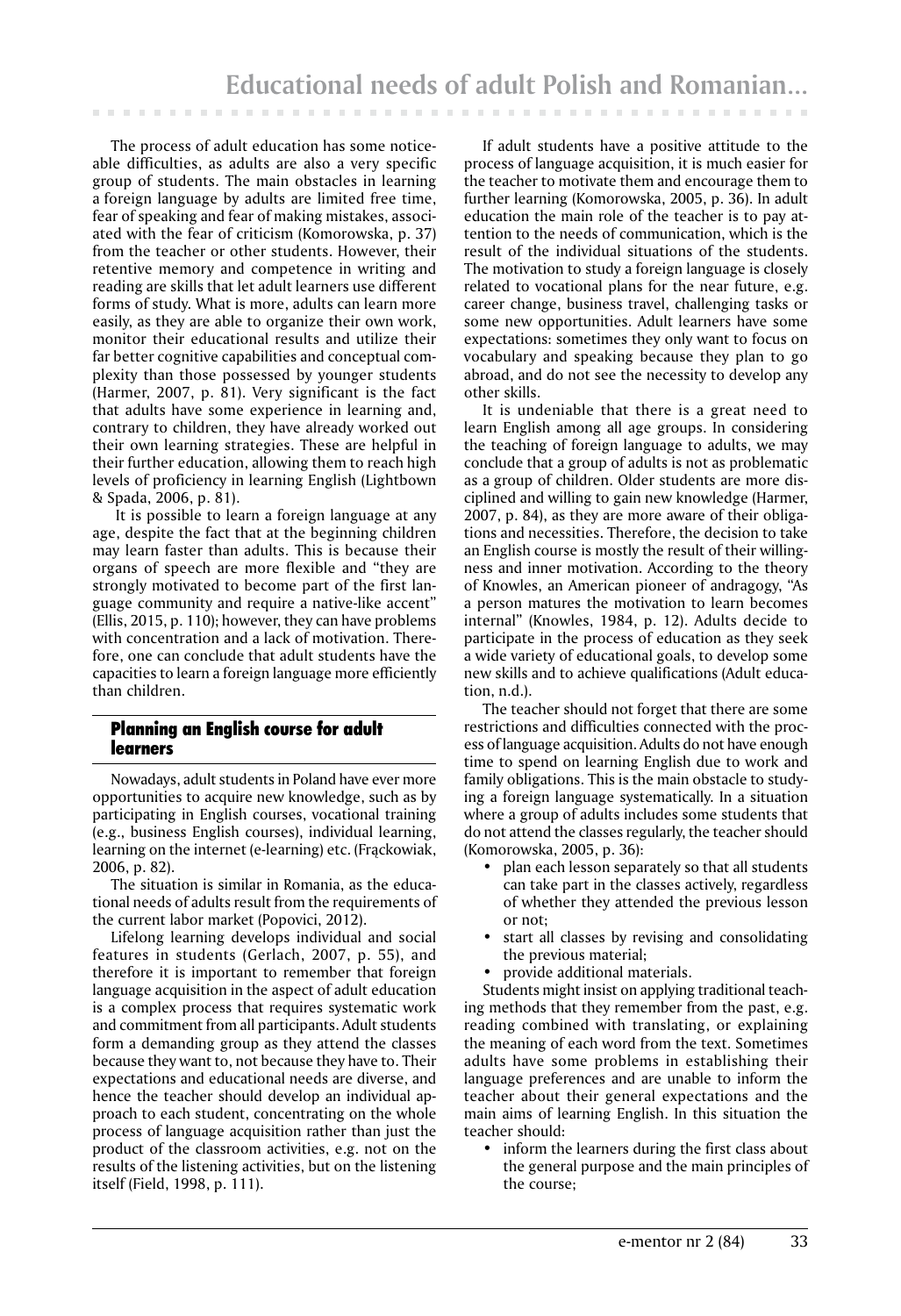# **Lifelong learning**

- explain what new skills they will acquire during the course;
- present the learners with the most significant techniques for learning English along with their good and bad points;
- ask the students about their expectations concerning the methods of learning a foreign language;
- define the method of work during the course;
- be able to adapt to the individual needs of the students (especially when any difficulties arise).

Adults who have different occupations may feel uncomfortable to be managed by a teacher. Mature students form a specific group, one which may not like being criticized by the teacher or other students.

In this situation the teacher should:

- be tactful while correcting students' mistakes;
- not interrupt the learner's presentation;
- try to encourage shy students to participate in group or pair work;
- treat all students with respect and understanding.

 The teacher should always remember that the student is the most important element of the process of teaching and learning a foreign language. On the other hand, the student may need to be convinced that it is never too late to start learning English, and that their age is not an obstacle. What is more, the student's maturity is closely related to their life experience, which might be very helpful in further education (Komorowska, 2005, p. 37)

### Research into adult students on their expectations related to teaching methods

The process of learning a foreign language requires contributions both from the students and the teacher. As mentioned before, adult learners are aware of their educational needs and expectations, as they already have career development plans where a knowledge of a foreign language is essential.

 The educator's role is to understand the individual needs of each student. The teacher should encourage the learners to participate actively in the process of language acquisition by asking questions, motivating them to develop solutions for problematic situations, giving useful information as well as clarifying some language difficulties. The teacher should also take into account that these activities must be adapted to the needs, age and vocational plans of adults (Herr et al., 1979, p. 259).

It should not be forgotten that the teacher has to motivate the students to undertake further education, related to the basis of their individual career development. A number of adults who develop their skills by taking part in some educational programs need an instructor, a trainer or, in general, an educator, one who can show them the most suitable methods of selfdevelopment (Keierleber & Sundal-Hansen, 1985).

### Purpose of the research

The survey, one of the most common research methods, is also the most convenient way to reach a large group of students, whether in Poland or abroad. Thanks to it, the researcher is able to obtain results in a relatively short time. It was considered that for this study, involving a larger group of students, this research method would be the most appropriate.

 The study was based on a group of Polish and a group of Romanian students preparing for the final English exam at a high school for adults in Warsaw and a high school in Bucharest. Both groups were taught by professional English teachers, and the students attended classes four times a week. The Polish students were 18–27 years old, while the Romanian students were 18–19 years old.

The study took place in September 2019 in Warsaw and in November in Bucharest. It involved an English lesson in which the teacher presented the main objectives of the study, distributed questionnaires to the students and asked them to complete them anonymously. Before filling out the survey, they were asked to carefully read the questions and options for answers. Students were also informed that if they had any problems then they should ask their teacher for clarification.

## Data comparison

A total of 100 completed questionnaires were selected randomly for the comparison and data analysis (50 from Poland and 50 from Romania), from a total of 134 participants in the study.

The survey contained 16 questions, all of which were closed to allow only one answer to be selected. The first nine questions asked the students about their English education, related to their attitude to learning a foreign language and their plans connected with English. The students were also asked what they value most about their English lessons and which activities and educational methods were the most suitable for them. Moreover, they had to evaluate the level of their English skills.

|  |  |  | Table 1. Students' responses to questions 1-9 |
|--|--|--|-----------------------------------------------|
|--|--|--|-----------------------------------------------|

| Do you like learning English? | Polish vs. Romanian students |                   |
|-------------------------------|------------------------------|-------------------|
| Yes                           | 76% (38 students)            | 58% (29 students) |
| No                            | $\frac{4}{6}$ (2 students)   | 8% (4 students)   |
| Not sure                      | $20\%$ (10 students)         | 34% (17 students) |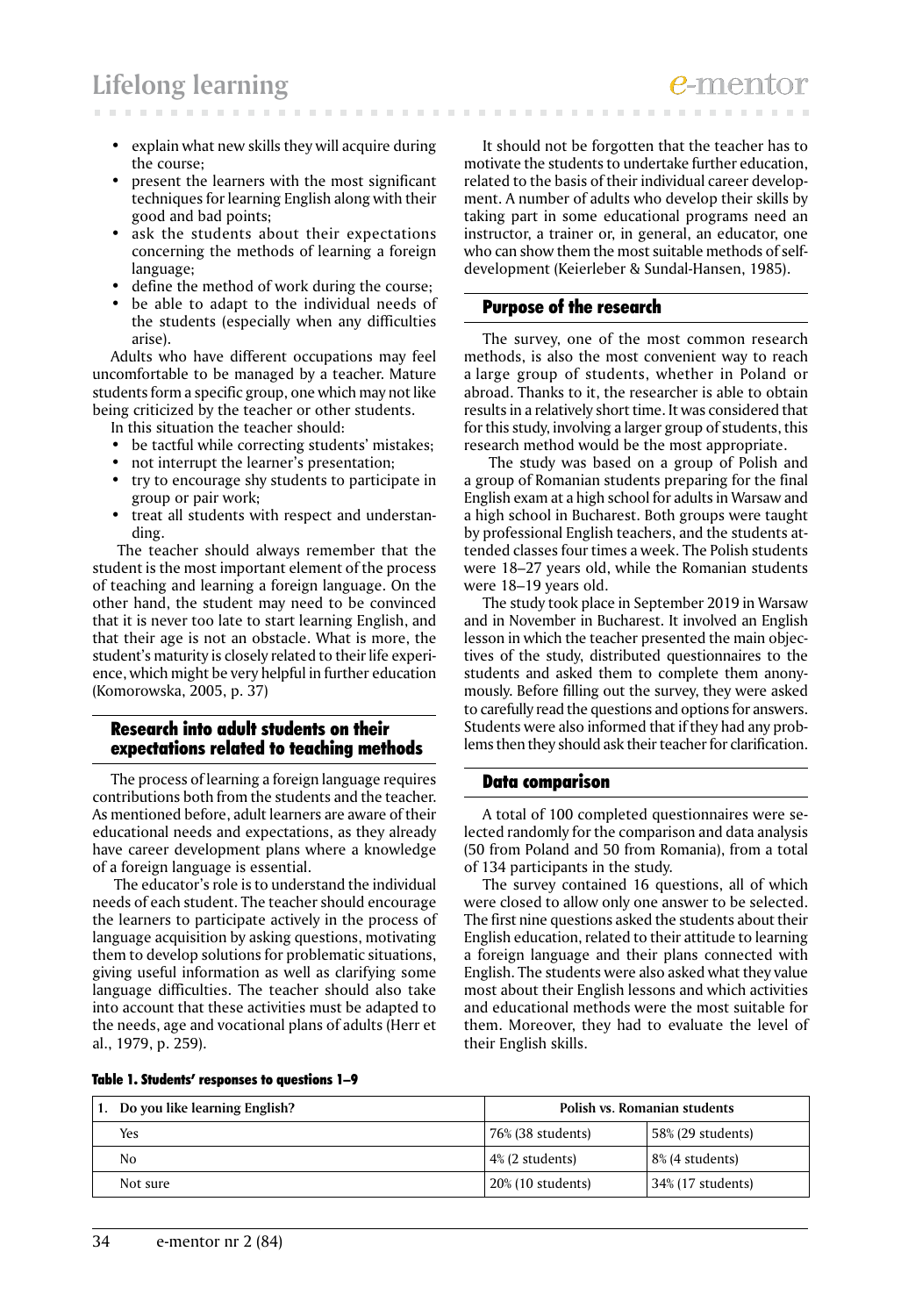# **Educational needs of adult Polish and Romanian...**

| 2. Why would you like to speak English (the main reason)?                      | Polish vs. Romanian students |                              |
|--------------------------------------------------------------------------------|------------------------------|------------------------------|
| I need it for work                                                             | 64% (32 students)            | 32% (16 students)            |
| I would like to communicate                                                    | 16% (8 students)             | 8% (4 students)              |
| I need it for the final exam                                                   | 20% (10 students)            | 60% (30 students)            |
| 3. Are English lessons interesting? Why?                                       |                              | Polish vs. Romanian students |
| Yes, because of the interesting topics                                         | 50% (25 students)            | 62% (31 students)            |
| Yes, because the teacher gives lots of interesting materials                   | 22% (11 students)            | 34% (17 students)            |
| No, they are not interesting                                                   | 28% (14 students)            | 4% (2 students)              |
| 4. Does the atmosphere during the lesson influence<br>the quality of learning? | Polish vs. Romanian students |                              |
| Yes                                                                            | 84% (42 students)            | 96% (48 students)            |
| N <sub>o</sub>                                                                 | 4% (2 students)              | 0% (0 students)              |
| Not sure                                                                       | 12% (6 students)             | 4% (2 students)              |
| 5. What activity do you like most in English lessons?                          | Polish vs. Romanian students |                              |
| Conversation                                                                   | 60% (30 students)            | 54% (27 students)            |
| Reading                                                                        | 4% (2 students)              | 8% (4 students)              |
| Listening                                                                      | 6% (3 students)              | 16% (8 students)             |
| Grammar practice                                                               | 2% (1 student)               | $10\%$ (5 students)          |
| Work in pairs                                                                  | 28% (14 students)            | 12% (6 students)             |
| 6. Which of the following is the most useful to you?                           | Polish vs. Romanian students |                              |
| Conversation                                                                   | 58% (29 students)            | 42% (21 students)            |
| Reading                                                                        | 12% (6 students)             | 10% (5 students)             |
| Listening                                                                      | 8% (4 students)              | $10\%$ (5 students)          |
| Grammar practice                                                               | 10% (5 students)             | 24% (12 students)            |
| Work in pairs                                                                  | 12% (6 students)             | 14% (7 students)             |
| 7. How good are your English skills?                                           | Polish vs. Romanian students |                              |
| Very good                                                                      | 14% (7 students)             | 6% (3 students)              |
| Good                                                                           | 44% (22 students)            | 50% (25 students)            |
| Quite good                                                                     | 22% (11 students)            | 30% (15 students)            |
| Unsatisfactory                                                                 | 20% (10 students)            | 14% (7 students)             |
| 8. Which of the following methods is the most effective<br>in your case?       | Polish vs. Romanian students |                              |
| Lecture                                                                        | 6% (3 students)              | 18% (9 students)             |
| Translations                                                                   | 4% (2 students)              | 10% (5 students)             |
| Work in pairs/groups                                                           | 10% (5 students)             | 12% (6 students)             |
| <b>Tests</b>                                                                   | 18% (9 students)             | 12% (6 students)             |
| Grammar practice                                                               | 6% (3 students)              | 28% (14 students)            |
| Conversation                                                                   | 56% (28 students)            | 20% (10 students)            |
| 9. Does the pace of the lesson matter to you?                                  | Polish vs. Romanian students |                              |
| Yes                                                                            | 82% (41 students)            | 96% (48 students)            |
| No                                                                             | 4% (2 students)              | 0% (0 students)              |
| Not sure                                                                       | 14% (7 students)             | 4% (2 students)              |

Source: author's own work.

**CONTRACTOR**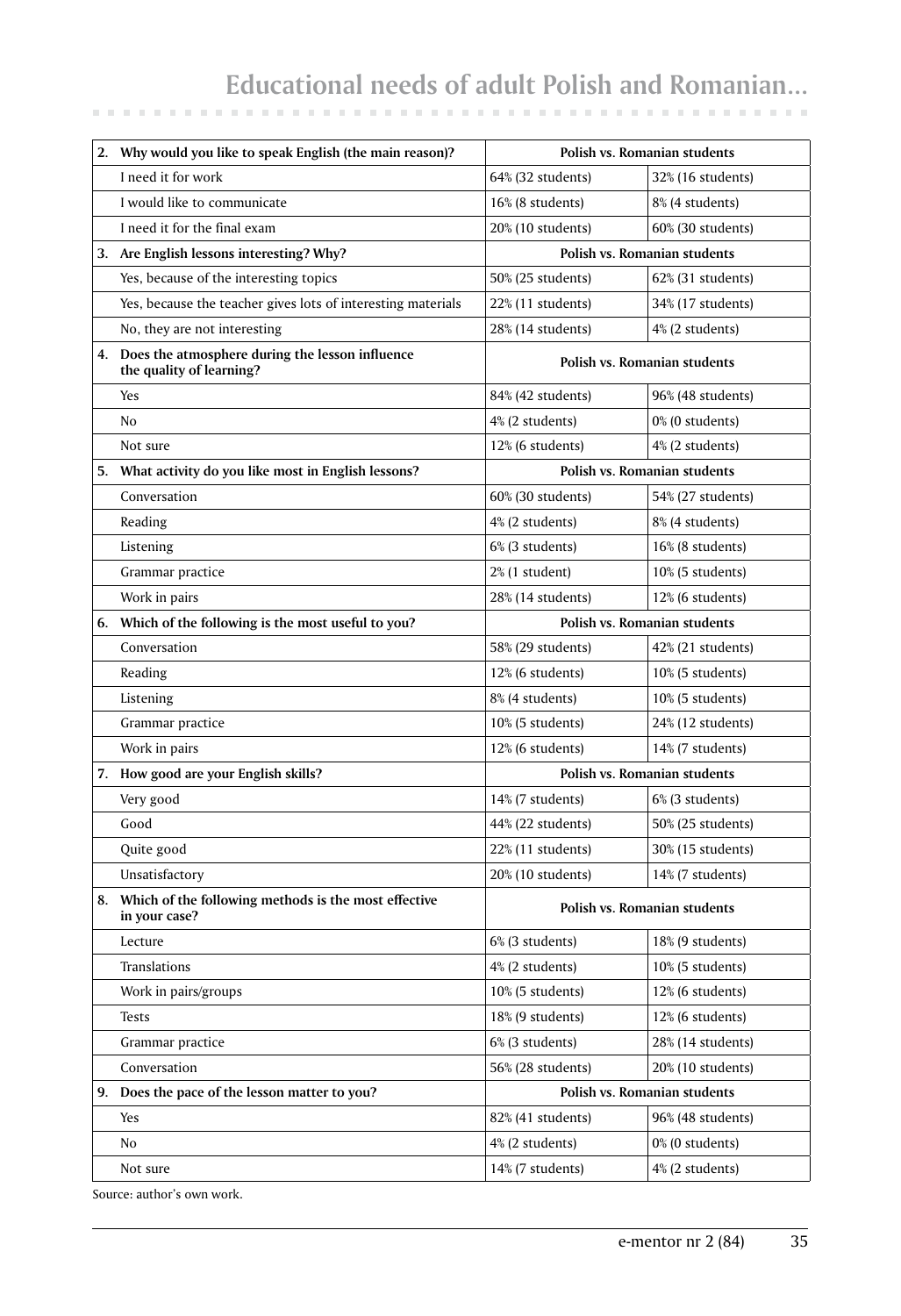# **Lifelong learning**

The next four questions were to determine the role of the foreign language teacher, if their presence and activity during the classes is important for the students, and the expectations concerning the adult students in terms of the teacher's attitude.

**CONTRACTOR** 

| 10. | Do you think that the teacher should demand hard work<br>from the students? | Polish vs. Romanian students |                     |
|-----|-----------------------------------------------------------------------------|------------------------------|---------------------|
|     | Yes                                                                         | 72% (36 students)            | 88% (44 students)   |
|     | N <sub>o</sub>                                                              | 6% (3 students)              | 6% (3 students)     |
|     | Not sure                                                                    | $22\%$ (11 students)         | 6% (3 students)     |
| 11. | Which do you value more:                                                    | Polish vs. Romanian students |                     |
|     | Individual work                                                             | 16% (8 students)             | 28% (14 students)   |
|     | Teacher-led work                                                            | 84% (42 students)            | 72% (36 students)   |
| 12. | What personal feature of the teacher do you value most?                     | Polish vs. Romanian students |                     |
|     | Tolerance                                                                   | 34% (17 students)            | $10\%$ (5 students) |
|     | Fairness                                                                    | 16% (8 students)             | 56% (28 students)   |
|     | Honesty                                                                     | 38% (19 students)            | 14% (7 students)    |
|     | Kindness                                                                    | 12% (6 students)             | 20% (10 students)   |
| 13. | Do you think that grades are motivating?                                    | Polish vs. Romanian students |                     |
|     | Yes                                                                         | 88% (44 students)            | 90% (45 students)   |
|     | N <sub>o</sub>                                                              | 8% (4 students)              | $2\%$ (1 student)   |
|     | Not sure                                                                    | 4% (2 students)              | 8% (4 students)     |

#### Table 2. Students' responses to questions 10–13

Source: author's own work.

The last three questions were to show how the students are involved in the process of language acquisition. What should be typical for a group of adult learners is the practical skill of combining teacher-led education and self-education. Thanks to this combination the adult learners have the possibility of developing their language skills and becoming more independent.

### Table 3. Students' responses to questions 14–16

| 14. | Do you think that systematic work improves your<br>language skills? | Polish vs. Romanian students |                      |
|-----|---------------------------------------------------------------------|------------------------------|----------------------|
|     | Yes                                                                 | 92% (46 students)            | 98% (49 students)    |
|     | N <sub>0</sub>                                                      | $2\%$ (1 student)            | $0\%$ (0 students)   |
|     | Not sure                                                            | 6% (3 students)              | $2\%$ (1 student)    |
| 15. | How much time do you spend outside school on learning<br>English?   | Polish vs. Romanian students |                      |
|     | 1 hour a day                                                        | 20% (10 students)            | 44% (22 students)    |
|     | 1 hour a week                                                       | 50% (25 students)            | 42% (21 students)    |
|     | 1 hour a month                                                      | $22\%$ (11 students)         | $10\%$ (5 students)  |
|     | Less than 1 hour a month                                            | 8% (4 students)              | 4% (2 students)      |
| 16. | Do you think that you spend enough time on learning<br>English?     | Polish vs. Romanian students |                      |
|     | Yes                                                                 | 28% (14 students)            | $24\%$ (12 students) |
|     | N <sub>o</sub>                                                      | 28% (14 students)            | 20% (10 students)    |
|     | Not sure                                                            | 44% (22 students)            | 56% (28 students)    |

Source: author's own work.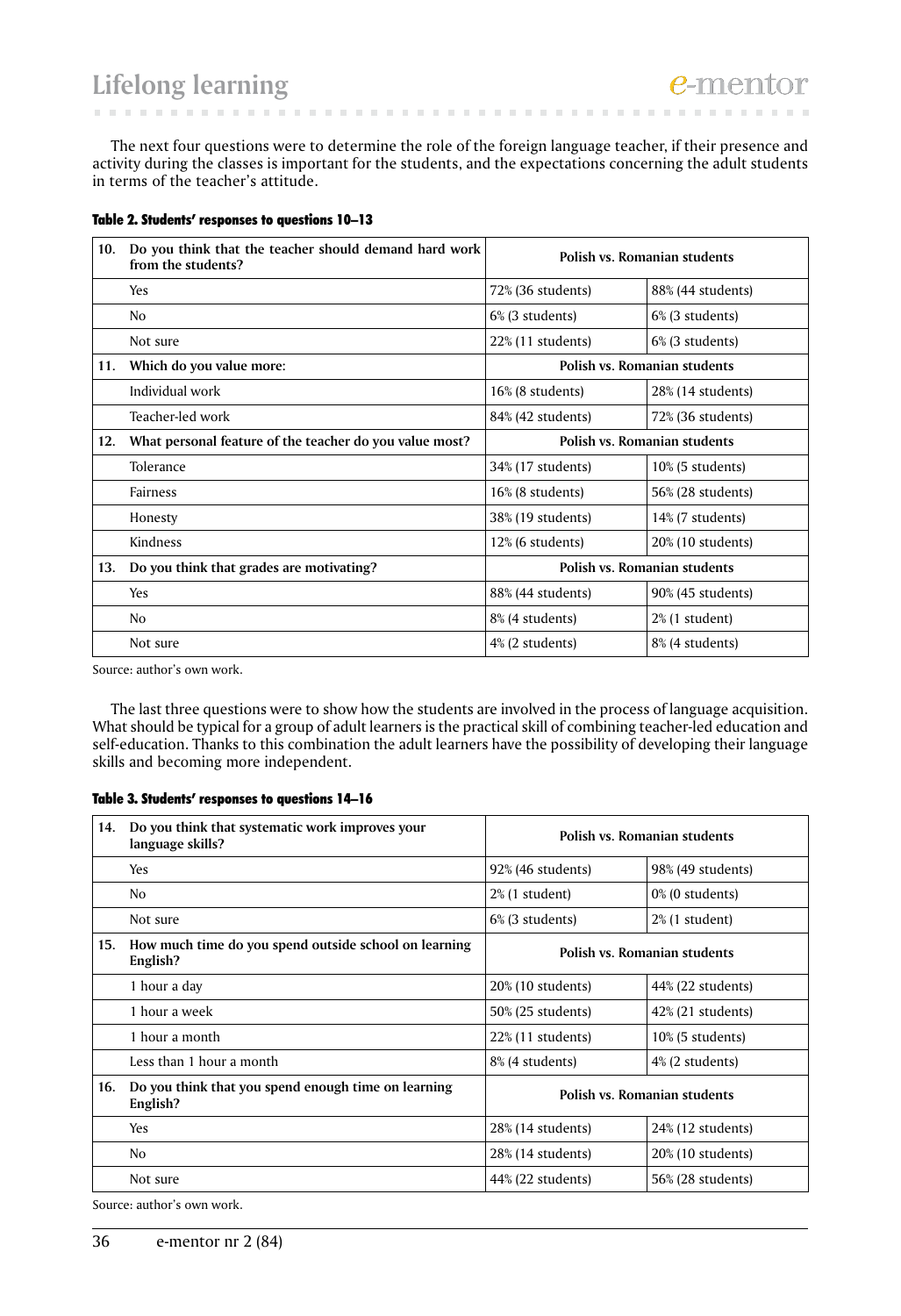## Data analysis

Both Polish (76%) and Romanian (58%) adult students had a positive attitude towards learning English. However, it should be noted that for many years in Romania the first foreign language taught in schools was French, which along with Italian is very common there and the probable cause of the significant number of Romanian respondents (34%) who were undecided when asked about their language preferences.

When asked about the reasons for learning English, the majority of students from Poland (64%) answered that they were guided by professional reasons. In contrast, Romanian students primarily learn English to pass the final exams (60%). Differences in the choice of answers between the groups of students from Poland and Romania may be related to the types of schools they attended. The group of students from Poland studied in a high school for adults, where learning is often combined with the work they do every day, and therefore their need for language skills may be for professional purposes. The high school students from Romania spent most of the week at school, and therefore a well-passed final exam is currently their main objective. This raises the question of how much time the students spent learning English outside of school – where most Romanian students (44%) declared that they study a foreign language one hour a day, while most Polish students (50%) devoted one hour a week to studying English. It is also worth noting that the majority of the surveyed students from both groups were not sure if they spent enough time on learning English (44% of Poles, 56% of Romanians).

For most students from Poland (72%) and Romania (96%), English is an interesting subject, underlying the importance of a positive atmosphere during lessons and an appropriate pace by the teacher. As for the preferences regarding the educational methods used during the classes, both Polish (60%) and Romanian (54%) students considered that conversation was the most preferred form of activity in classes (vs. reading, listening, grammar practice, work in pairs).

The students from each country had a positive attitude towards learning English at school. Most of them appreciated the teacher's contribution and claimed that teacher-led work brought greater results than individual study (84% of Polish and 72% of Romanian young students preferred to work under the guidance of a teacher). Moreover, they believed that the teacher should be demanding of their students (72% of Polish students, 88% of Romanian students thought that the teacher ought to demand hard work from them). In response to the question about the most significant qualities that the teacher should have, most Romanian students chose fairness (56%), while the most important qualities for Polish students were tolerance (34%) and honesty (38%).

Both groups of young adults (44% of Polish students, 50% of Romanian students) believed that their English skills were at a good level, which undoubtedly

encouraged them to continue learning the foreign language. An important aspect in the process of education for the respondents were the grades, which were viewed as feedback from the teacher about their progress (88% of Poles and 90% of Romanians said that the grades motivated them).

#### Conclusions

The main aim of the research was to check the students' attitude towards learning a foreign language, their individual language needs, internal motivation, the necessity for self-development and their expectations about a foreign language teacher.

It should be noted that both study groups attended different types of schools, and although they studied at the same level, learning might be prioritized differently due to the varied professional and family situations (the students from Poland were slightly older, some of them already had their own families and, as a result, spent less time studying). Due to the type of school the respondents attended, it may be concluded that the Polish students attended a school for adults to study English mainly for professional reasons, as this may be required by their employer for the work they do outside school hours, while the Romanian high school students studied English to achieve the best results in the final exam (educational reasons), which is also related to the fact that they attached more importance to the systematic study of a foreign language.

The students from Poland and Romania valued the help from the teacher, the positive attitude towards them as participants of the learning process and the atmosphere during the classes, which certainly affects the efficiency of their work.

Appropriate selection of the educational methods during classes is also an important factor influencing the effectiveness of learning a foreign language. The respondents preferred conversation, which is the proof that they want to learn the language through active participation in classes, they are not withdrawn and certainly prefer to spend time talking with the teacher or other participants than in solving grammar tests and exercises. Adults often think that conversation during courses or classes at school form a fully sufficient form of learning a foreign language. This approach is often caused by a negative experience related to learning a foreign language at school. If, as children, the students first had to listen to the teacher, learn grammar rules and then do the tests themselves, they now want the teacher to take a slightly different role and motivate them in their process of learning by the use of guidance and activating techniques.

Most of the answers given by students from Poland and Romania were comparable. The students had similar expectations towards the teacher and the way English lessons were conducted. The results of the study clearly indicate that the teacher occupied a very important place in the adult learning process.